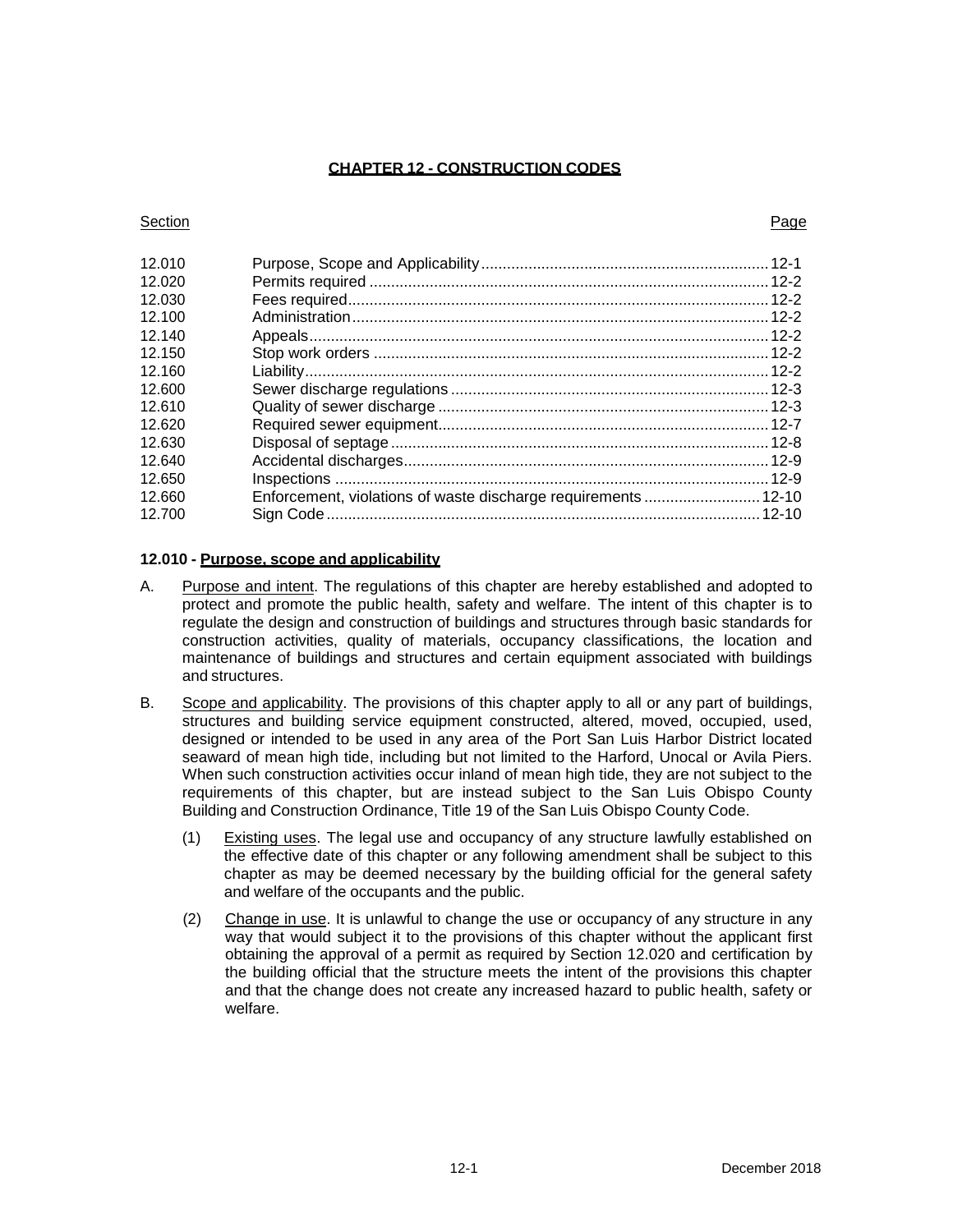# <span id="page-1-0"></span>**12.020 - Permits required**

It shall be unlawful and a violation of this code for any person to engage in any construction activity within the boundaries of the Port San Luis Harbor District, including but not limited to grading and site work, or any construction, alteration, use or occupancy of structures, without first obtaining all construction permits required by this chapter or, where applicable, all construction permits required by the San Luis Obispo County Building and Construction Ordinance, Title 19 of the San Luis Obispo County Code.

### <span id="page-1-1"></span>**12.030 - Fees required**

Any person applying for a permit pursuant to this chapter shall pay the applicable filing, plan check, permit or other fee to the building official as required by the Chapter 4 of this code, at the time of application filing or other time determined by the building official.

## <span id="page-1-2"></span>**12.100 - Administration**

This chapter shall be administered by the building official of Port San Luis Harbor District. The duties of the building official under this chapter include but are not limited to the following functions, which may be performed by consultants or District employees (who shall be known as Code Enforcement Officers) under the supervision of the building official:

- A. Receive and review plans and specifications for proposed projects and certify that such projects are in conformity with all applicable provisions of this chapter prior to issuance of any construction permit.
- B. Conduct building inspections to evaluate the compliance of projects requiring construction permits with the applicable provisions of this chapter and Chapter 8 of this code (Land Use and Development Regulations).
- C. Enforce the provisions of this chapter, and work with other designated officers in the enforcement of other applicable provisions of this code, pursuant to Chapter 22 of this code, the technical codes and California State Law.

## <span id="page-1-3"></span>**12.140 - Appeals**

Appeals of orders, decisions or determinations made by the building official relative to the application and interpretations of the technical codes may be appealed as set forth in Section

8.050 (Appeals).

## <span id="page-1-4"></span>**12.150 - Stop Work Orders**

Whenever any work is being done contrary to any applicable provision of this chapter or the provisions of other chapters of this code, the building official may order the work stopped by either notice in writing served on any persons engaged in the doing or causing such work to be done, or by posting on the site. Such work shall forthwith be stopped until authorized by the building official to proceed.

#### <span id="page-1-5"></span>**12.160 - Liability**

- A. Nothing in this chapter shall be construed as imposing upon the District or any of its officers, employees or agents, any liability or responsibility for injury or damage resulting from work approved or performed under any construction permit issued, or inspection conducted under this chapter.
- B. No person shall be relieved from the responsibility to comply with the requirements of this chapter because of an error or omission by an officer, employee or agent of the District.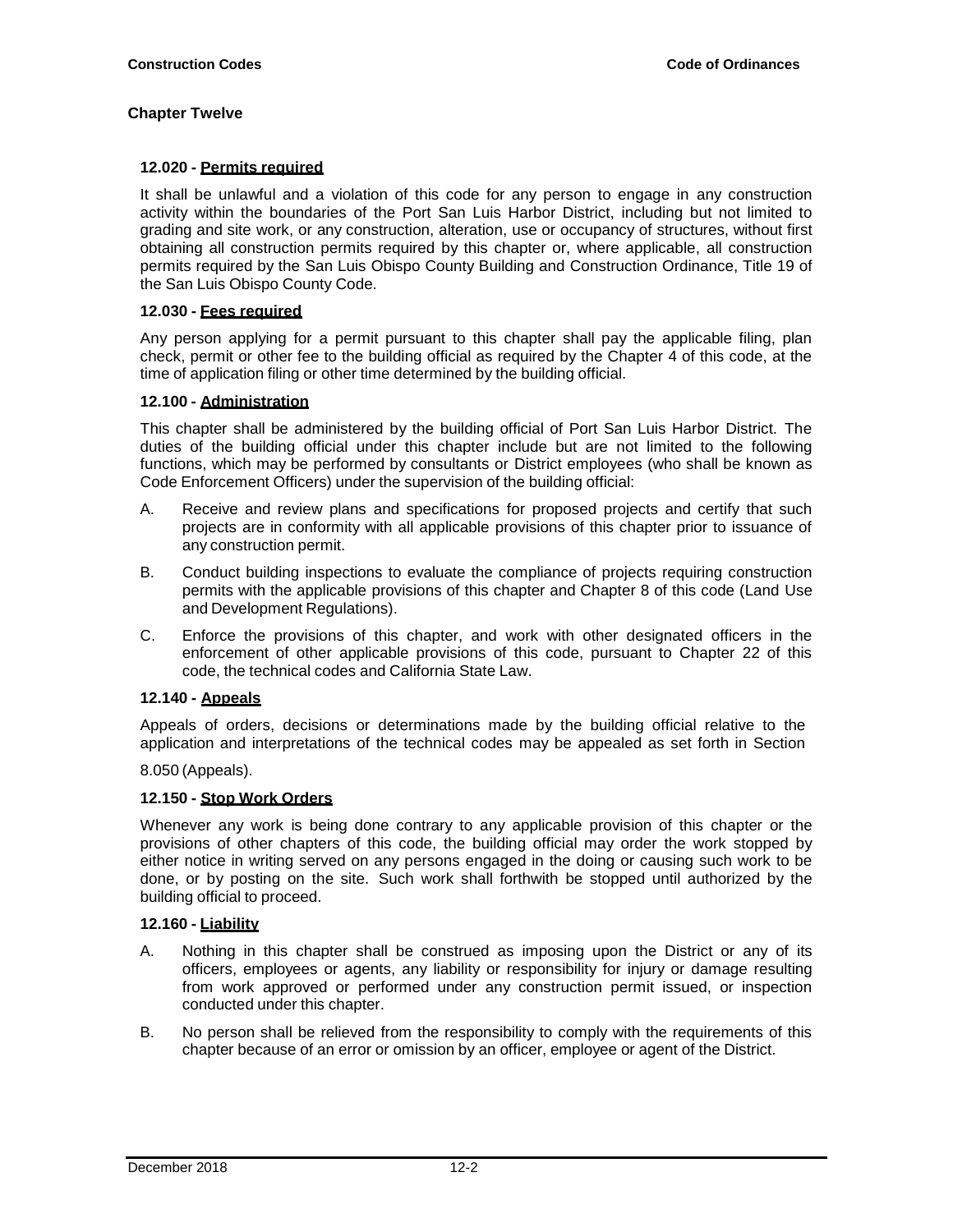#### <span id="page-2-0"></span>**12.600 - Sewer discharge regulations**

The Port San Luis Harbor District currently disposes of sewage generated within the District pursuant to an agreement with the Avila Beach Community Services District ("ABCSD") dated October 1, 2016 ("agreement"). The agreement requires the District to deliver sewage free from excessive amounts of oil, sand, acids, odorous compounds, flammable liquids or gases, or other deleterious materials. This agreement also imposes fees and charges on the District for wastewater treatment and disposal based on both plan flow and water quality. This chapter establishes standards and regulations to control the quality of discharges into the sewer system and to reduce District costs for processing such discharges. This is done by requiring people responsible for discharges that violate the provisions of this chapter to bear the costs of processing such discharges and any work required to clean or repair the sewer system. Discharge of high strength domestic waste must be approved by District Harbor Manager, or his/her designee, in writing.

- A. No person shall discharge or cause to be discharged any storm water, surface water, ground water, roof runoff, subsurface drainage, cooling water, swimming pool water, swimming pool backwash water, or unpolluted industrial process waters to any sanitary sewer.
- B. Storm water and all unpolluted drainage shall be discharged to such sewers as are specifically designated as storm sewers or to a natural outlet approved by the District, Regional Water Quality Control Board and ABCSD. Industrial cooling water or unpolluted process waters may be discharged, upon approval of the District and ABCSD, to a storm sewer or natural outlet. Appropriate permits from all affected public agencies shall be obtained by the applicant. No person shall ever increase the use of process water, or in any way attempt to dilute a discharge, as a partial or complete substitute for adequate treatment to achieve compliance with a discharge limitation unless expressly authorized by the District.

#### <span id="page-2-1"></span>**12.610 - Quality of sewer discharge**

- A. Prohibited discharges. Except as hereinafter provided, no person or entity shall discharge or cause to be discharged any of the following described waters or wastes to any public sewers:
	- (1) Any liquid or vapor having a temperature higher than 150 degrees Fahrenheit.
	- (2) Any water or waste containing grease, defined as an oil, fat, or other ether-soluble matter, including:
		- (a) Floatable grease (grease that rises to the surface of quiescent sewage or waste or upon dilution of the sewage or waste with fresh or salt water) in excess of 25 parts per million.
		- (b) Dispersed grease (non-floatable grease) in excess of 500 parts per million.
	- (3) Any gasoline, benzene, naphtha, fuel oil, petroleum product or byproduct, or other flammable or explosive liquid, solid or gas.
	- (4) Any garbage that has not been properly shredded by an in-sink garbage disposal service.
	- (5) Any ashes, cinders, sand, mud, straw, shavings, metal, glass, rags, feathers, tar, plastics, woods, paunch manure, or any other solid or viscous substance capable of causing obstruction to the flow in sewers or other interference with the proper operation of the sewage works.
	- (6) Any water or wastes:
		- (a) Having a pH lower than 6.0 or higher than 9.0 or having any other corrosive property capable of causing damage or hazard to structures, equipment, and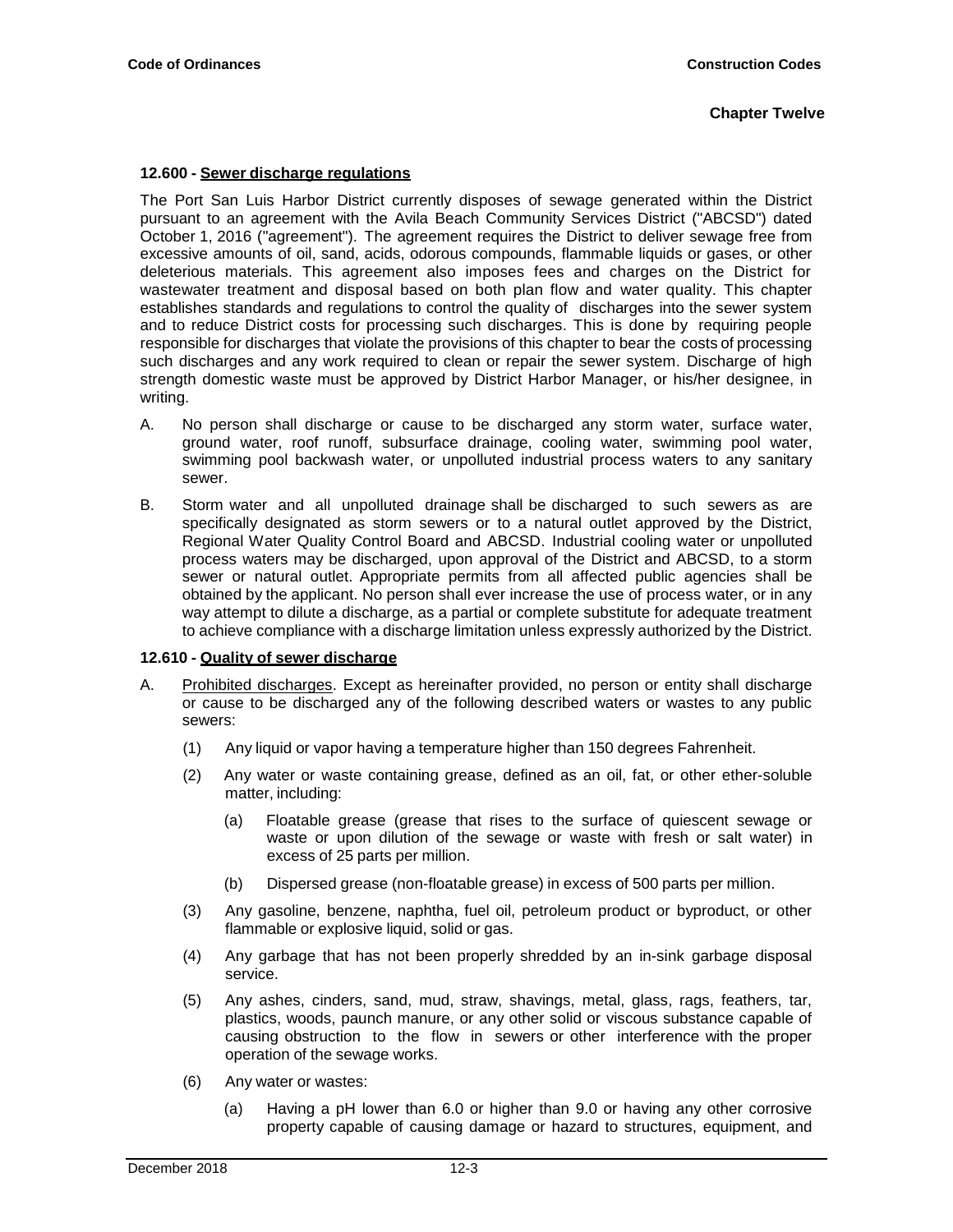personnel of the sewage works, or

- (b) Containing a toxic or poisonous substance in sufficient quantity to injure or interfere with any sewage treatment process, constitutes hazard to humans or animals, or create any hazard in the receiving waters of the sewage treatment plant, or
- (c) Containing suspended solids of such character and quantity that unusual attention or expense is required to handle such materials at the sewage treatment plant, or
- (d) Containing pollutants, including oxygen-demanding pollutants (BOD, etc.) released in a discharge at a flow rate and/or pollutant concentration which, either singly or by interaction with other pollutants, will cause interference with the sewage treatment plant, or
- (e) Trucked or hauled, except at discharge points designated and approved by the District prior to discharge
- (7) Any noxious malodorous gas or substance capable of creating a public nuisance.
- (8) Any wastewater containing in excess of the following amounts based on a 24-hour composite sample:

| 1.1 mg/1 arsenic                | 1.0 mg/1 boron                    |
|---------------------------------|-----------------------------------|
| 1.2 mg/1 cadmium                | 100.0 mg/1 chloride               |
| 2.0 mg/1 copper                 | 0.5 mg/1 cyanide                  |
| $0.5$ mg/1 lead                 | 0.01 mg/1 mercury                 |
| 1.0 mg/1 nickel                 | 0.2 mg/1 silver                   |
| 100.0 mg/1 sodium               | 130.0 mg/1 sulfate                |
| 0.5 mg/1 total chromium         | 750.0 mg/1 total dissolved solids |
| 15.0 mg/1 total nitrogen (as N) | $3.0 \text{ mg}/1 \text{ zinc}$   |

- (9) Any wastewater containing in excess of 0.02 mg/1 total identifiable chlorinated hydrocarbons or 1.0 mg/1 phenolic compounds which cannot be removed by the wastewater treatment processes of the District and ABCSD.
- B. Discharges requiring review and approval. The admission into the public sewers of any waters or wastes having the following characteristics shall be subject to District review and approval and may require an individual wastewater discharge permit to be obtained prior to discharging into the sewer collection system, as described in 12.610.F.
	- (1) A five-day Biochemical Oxygen Demand greater than 300 parts per million by weight, or
	- (2) More than 350 parts per million by weight of suspended solids, or
	- (3) Any quantity of substances having the characteristics already described in Section 12.610, or
	- (4) An average daily flow greater than two percent of the average daily sewage flow to the District.
- C. Preliminary treatment required. Users of District sewer facilities shall provide at their expense, such preliminary treatment as may be necessary to:
	- (1) Reduce Biochemical Oxygen Demand to 300 parts per million.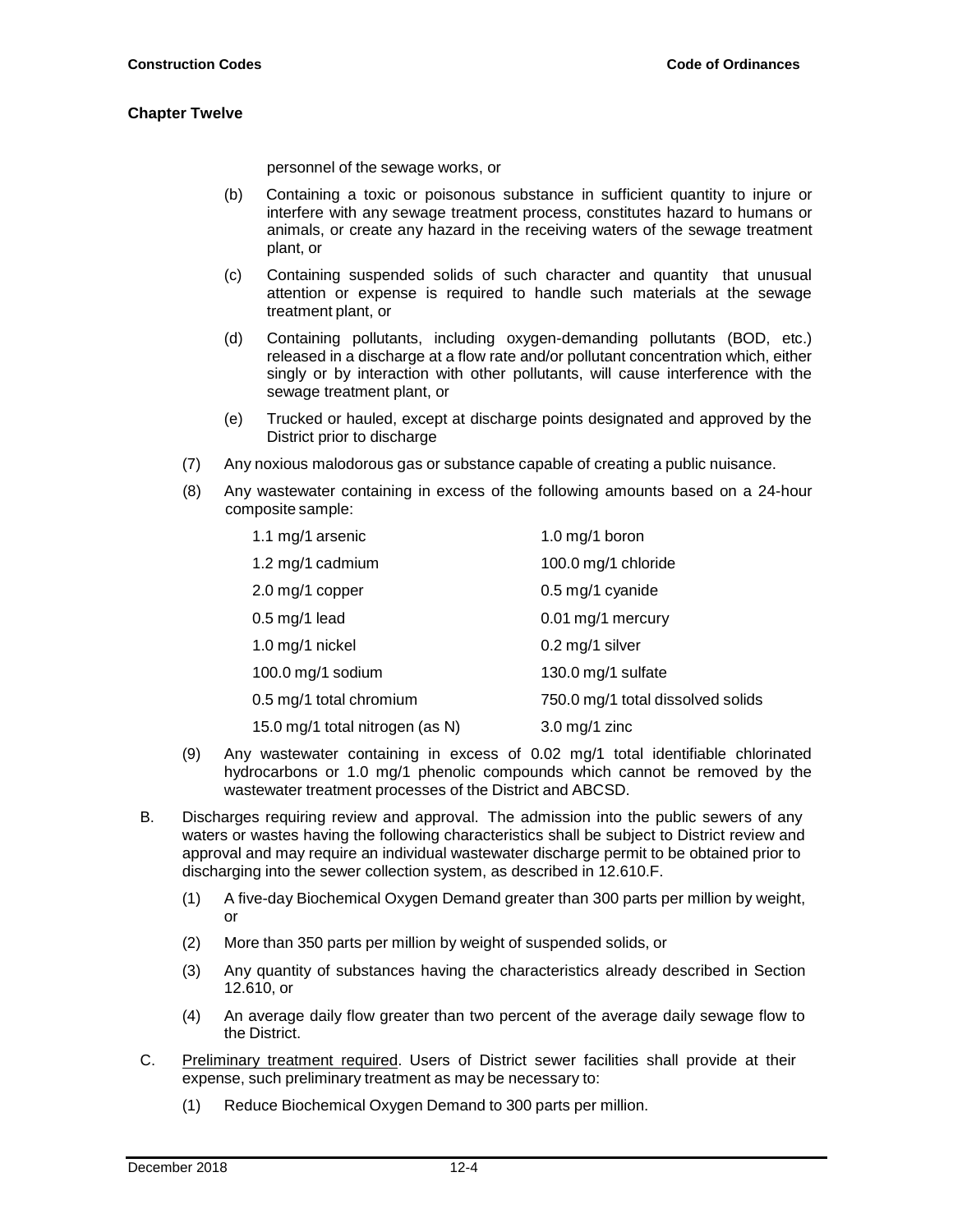- (2) Reduce the objectionable characteristics or constituents to within the maximum limits provided for in this section, and may require or
- (3) Control the quantities and rates of discharge of such waters, wastes, or provide flow equalization.
- (4) Reduce suspended solids to 350 parts per million by weight.
- (5) Contribute toward planning, development, construction, startup, and commissioning of District or ABCSD infrastructure required to treat wastewater with contaminant concentrations and loads above those described in 12.610C (1), (2), and (3) to fully fund treatment of the additional concentrations or loads.

Any facilities required to pretreat waters or wastes to a level acceptable to the District and ABCSD shall be provided and maintained continuously at the user's expense. Detailed plans showing the pretreatment facilities and operating procedures shall be submitted to the District and ABCSD for review and shall be acceptable to the District and ABCSD before construction of the facility. The review of such plans and operating procedures will in no way relieve the user from the responsibility of modifying the facility as needed to provide the protection necessary to meet the requirements of this code. Whenever deemed necessary, the District may require users to restrict their discharge during peak flow periods, designate that certain wastewater be discharged only into specific sewers, relocate and/or consolidate points of discharge, separate various sewage waste streams, and such other conditions as may be necessary to protect the plant and determine the User's compliance with the requirements of this ordinance.

- D. Applicability of Federal standards. Effluent limitations promulgated by the Federal Water Pollution Control Act, PL 920500, shall apply in any instance where they are more stringent than those in this section. Under Section 307(b) of the Act, Federal pretreatment standards are designed to achieve two purposes:
	- (1) To protect the operation of publicly owned treatment works; and
	- (2) To prevent the discharge of pollutants which pass through such works inadequately treated.

Users in industrial categories subject to effluent guidelines issued under Section 304(b) of the Act, which are discharging incompatible pollutants to publicly owned treatment works, are required to adopt the best practicable control technology currently available, as defined by the District and ABCSD pursuant to Section 304 (b) of the Act. For some industrial categories it may be necessary to define pretreatment guidelines for problems that may arise as a result of the discharge into publicly owned treatment works. However, any adjustments required for particular industrial categories should be considered in connection with the requirements of the District and ABCSD rather than in connection with the national pretreatment standard.

- E. Additional discharge requirements. Limitations on wastewater strength in this section may be supplemented more stringent limitations if:
	- (1) The District and ABCSD determine that the limitations in Section 12.610 may not be sufficient to protect the operation of District and ABCSD treatment works, or
	- (2) The District and ABCSD determine that the limitations in Section 12.610A. may not be sufficient to enable the District's and ABCSD's treatment works to comply with water quality stands or effluent limitations specified in ABCSD's National Pollutant Discharge Elimination System permit.
- F. Supplemental discharge limitations are necessary to reduce the District's fees and charges for high strength wastewater to those more typical for domestic wastewater. The District may require users to submit all or some of the following information as part of a permit application.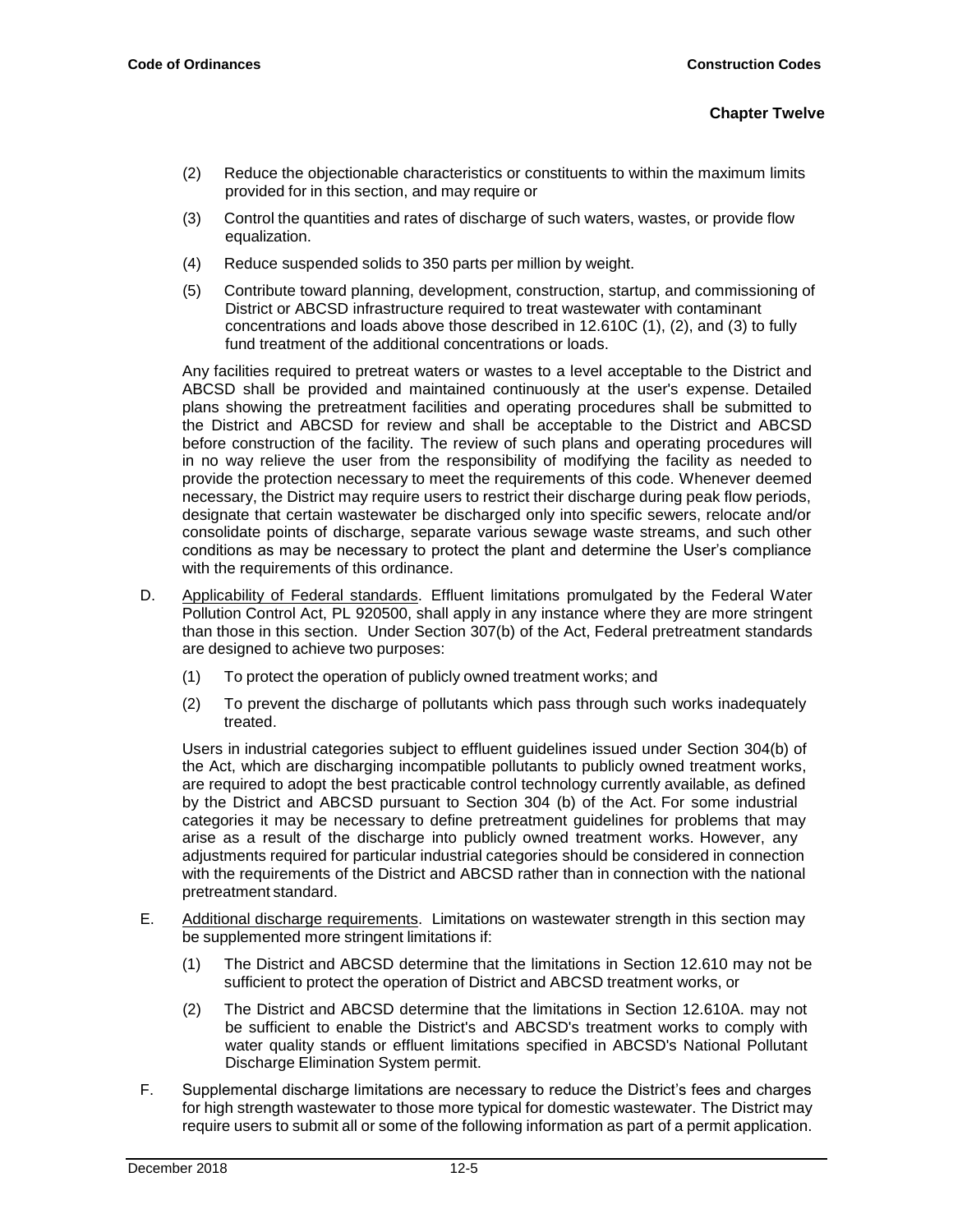Incomplete or inaccurate applications will not be processed and will be returned to the User for revision. District may adopt reasonable fees for reimbursement of cost related to processing, enforcing, monitoring, and inspection regarding wastewater discharge permit applications.

- (1) Identifying Information
	- a. The name and address of the facility, including the name of the operator and owner.
	- b. Contact information, description of activities, facilities, and plant production of processes on the premises;
- (2) Environmental Permits. A list of any environmental control permits held by or for the facility.
- (3) Description of Operations.
	- a. A brief description of the nature, average rate of production (including each product produced by type, amount, processes, and rate of production), and (if applicable) standard industrial classifications of the operation(s) carried out by such User. This description should include a schematic process diagram, which indicates points of discharge to the sewer collection system from the processes.
	- b. Types of wastes generated, and a list of all raw materials and chemicals used or stored at the facility which are, or could accidentally or intentionally be, discharged to the sewer collection system;
	- c. Number and type of employees, customers and guests; hours of operation; and proposed or actual hours of operation;
	- d. Site plans, floor plans, mechanical and plumbing plans, and details to show all sewers, floor drains, and appurtenances by size, location, and elevation, and all points of discharge;
- (4) Time and duration of discharges;
- (5) The location for monitoring all wastes covered by the permit;
- (6) Flow Measurement. Information showing the measured average daily and maximum daily flow, in gallons per day, to the sewer collection system from process streams and other streams, as necessary
- (7) Measurement of Pollutants.
	- a. The results of sampling and analysis identifying the nature and concentration, and/or mass, where required by the District and/or for pollutants identified in 12.610.
	- b. Instantaneous, Daily Maximum, and long-term average concentrations, or mass shall be reported.
	- c. The sample shall be representative of daily operations and shall be analyzed in accordance with procedures set out in this ordinance.
	- d. Sampling must be performed in accordance with procedures approved by the District.
- (8) Any requests for a monitoring waiver (or a renewal of an approved monitoring waiver) for a pollutant neither present nor expected to be present in the discharge.
- (9) Any other information as may be deemed necessary by the District to evaluate the permit application.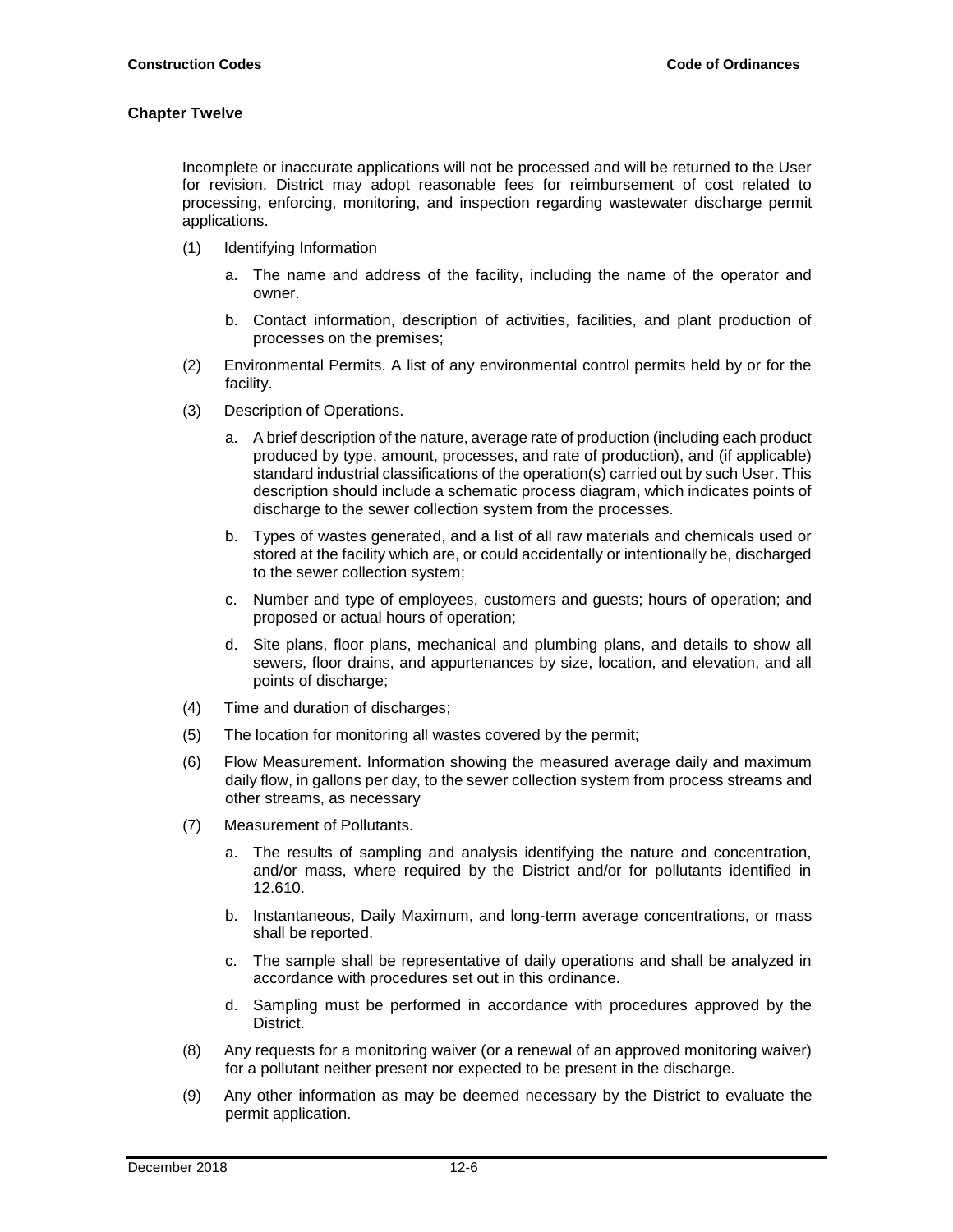#### **12.620 - Required sewer equipment and maintenance**

- A. Grease, oil, and sand interceptors (traps) shall be installed by the tenant, lessee or licensee when necessary for the proper handling of liquid wastes containing grease sand and other harmful ingredients that would negatively impact the sewer system including the treatment plant. All restaurants or establishments that prepare food are required to install, maintain and operate a building code approved interceptor or trap.
	- (1) Type and capacity approved by the District
	- (2) Installed per California Plumbing Code.
	- (3) Easily accessible for cleaning and inspection;
	- (4) Smaller (under sink) grease traps are required to be cleaned no less than every seven (7) days (more often may be necessary), and larger (underground) grease interceptors are required to be cleaned a minimum of once every ninety (90) days. Maintenance of grease interceptors must be performed by a licensed cleaning service. Smaller grease traps may be cleaned by restaurant staff.

#### B. Fats, Oils, and Grease (FOG) Control in the Sewer System

- (1) FOG Limitations;
	- (a) Discharges are prohibited which may contain more than one hundred (100) parts per million, by weight, of fats, oil, or grease;
	- (b) It is unlawful for any discharger to discharge FOG or cause FOG to be discharged into the sanitary sewer system.
- (2) FOG Conditions
	- (a) Additional administrative conditions and limitations may be established by the District in order to protect the District's sanitary sewer system, remain in compliance with established limitations, and/or ensure the owner/operator remains in compliance with this Ordinance.
	- (b) Provide reasonable access to premises for the purpose of inspection or monitoring.
	- (c) Maintain records on site of:
		- a. Frequency of grease trap cleanings
		- b. Grease barrel (tallow) waste manifests shall be maintained onsite for a minimum of three years.
	- (d) Report significant changes in operations
- (3) FOG Violations
	- (a) Any discharger who violates conditions of this Ordinance, applicable State or Federal regulations will be subject to lease / license revocation.
- C Manholes. When required by the District, the user, property owner, tenant, lessee or licensee of any property served by a building sewer carrying industrial wastes shall install a control manhole or inspection access in the building sewer system to facilitate observation, sampling and measurements of the wastes. Such manhole or inspection access, when required, shall be accessible and safely located, and shall be constructed in accordance with plans approved by the District and ABCSD. The manhole or inspection access shall be installed by the user, property owner, tenant, lessee or licensee at their expense and shall be maintained by them so as to be safe and accessible at all times.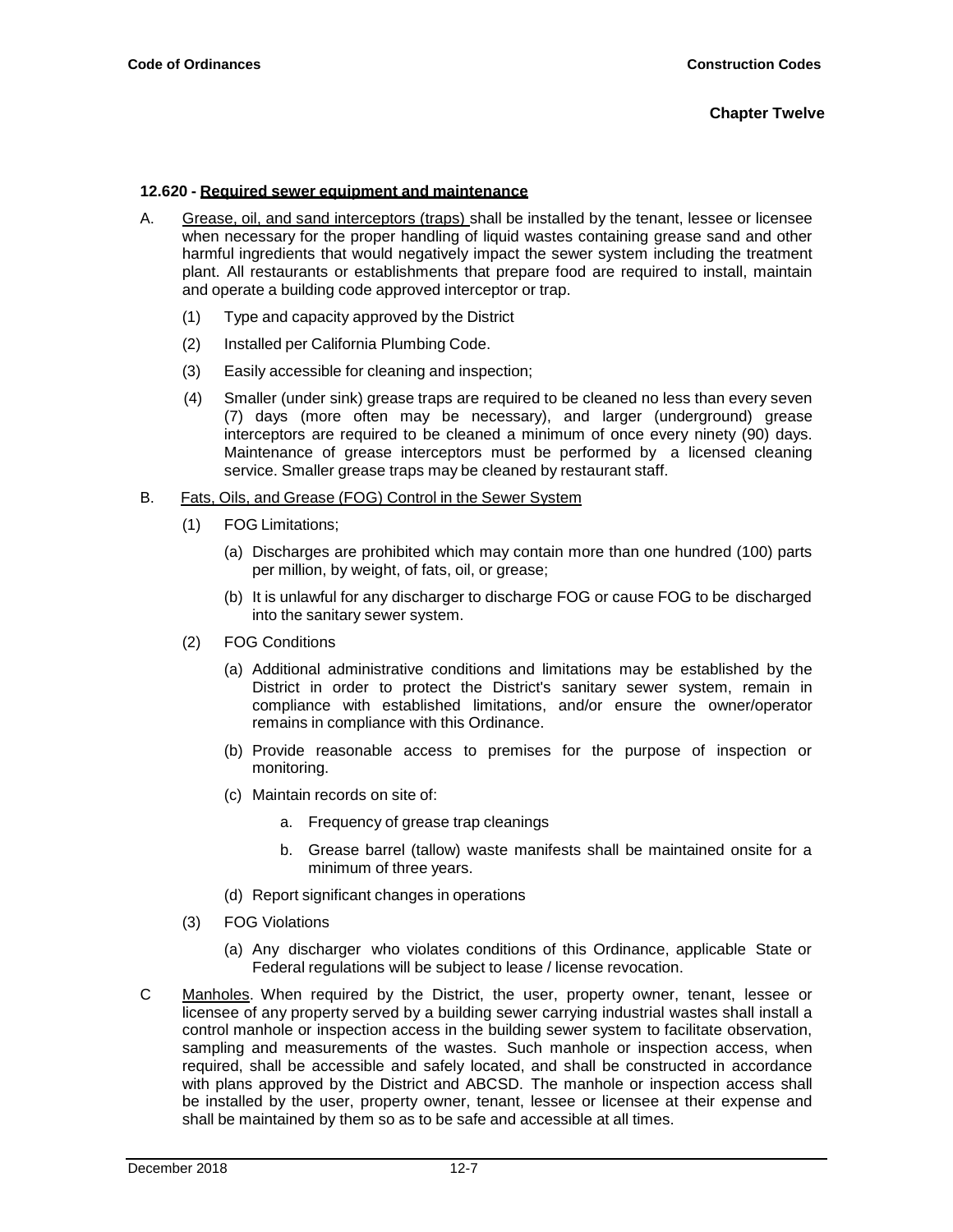- D Backwater valves:
	- (1) Drainage piping serving fixtures, the flood level rims of which, are located below the elevation of the curb sewer crosses under the curb or property line and above the crown level into the main sewer and shall be protected from back flow of sewage by installing an approved type backwater valve, and each such backwater valve shall be installed only in that branch or section of the drainage system which receives the discharge from fixtures located below the elevation of the curb or District's property line. If the drainage piping is lower than the next upstream manhole or inspection access, the property owner, tenant, lessee or licensee may be required to install a backwater valve.
	- (2) If the user, property owner, tenant, lessee or licensee fails to install and maintain a backwater trap or backwater valve in good working condition when required under this section, the District may order and require the plumbing fixture to be disconnected and removed and the outlet plugged or capped. In the event that the user, property owner, tenant, lessee or licensee fails to disconnect and plug or cap the sewer connection within 10 days after written notice by the District, then the District shall arrange for such disconnection and capping; the cost of which shall be a debt of the user, property owner, tenant, lessee or licensee and which may be collected by court action or may be declared to be a lien by action of the District after public hearing and notice to the user, property owner, tenant, lessee or licensee.
- E Measurements and testing. All measurements, tests and analyses of the characteristics of waters and wastes to which reference is made in Section 12.610A. or B. shall be determined in accordance with "Standard Methods for the Examination of Water and Sewage," and shall be determined at the control manhole or inspection access provided for in Section 12.620B. or upon suitable samples taken at said control manhole or inspection access.

In the event that no special manhole or inspection access has been required, the control manhole or inspection access shall be considered to be the nearest downstream manhole or inspection access in the public sewer to the point at which the building sewer is connected. The cost of any program of regular testing required by the District shall be billed directly to the business or industry involved.

F Special circumstances. Nothing in this chapter shall be construed as preventing any special agreement or arrangement between the District and any industrial concern; an industrial, commercial, recreational, or domestic waste of unusual strength or character may be accepted by the District for treatment, provided the industrial, commercial, recreational, or domestic concern makes payment to the District and ABCSD for all costs associated with such extra treatment. The District will have the right to identify and define wastewater of unusual strength or character.

## <span id="page-7-0"></span>**12.630 - Disposal of septage**

- A. It shall be unlawful for any person to dump or discharge raw or chemically treated sewage from any source onto the surface of any lands within the District, except such lands ABCSD utilizes in connection with the operation of its Sewage Treatment Plant.
- B. It shall be unlawful for any person or entity to dump or discharge into the sewer collection system septic tank cleanings or any raw or chemically treated sewage from septic tank or any industrial or unidentified liquid waste except as provided herein.
- C. Raw or chemically treated sewage from chemical toilets and septic tanks may be discharged or dumped into the District sewer collection system only at the places owned and/or operated by the District. Biocides or toxic substances will be prohibited from discharge to the District Sewer collection system.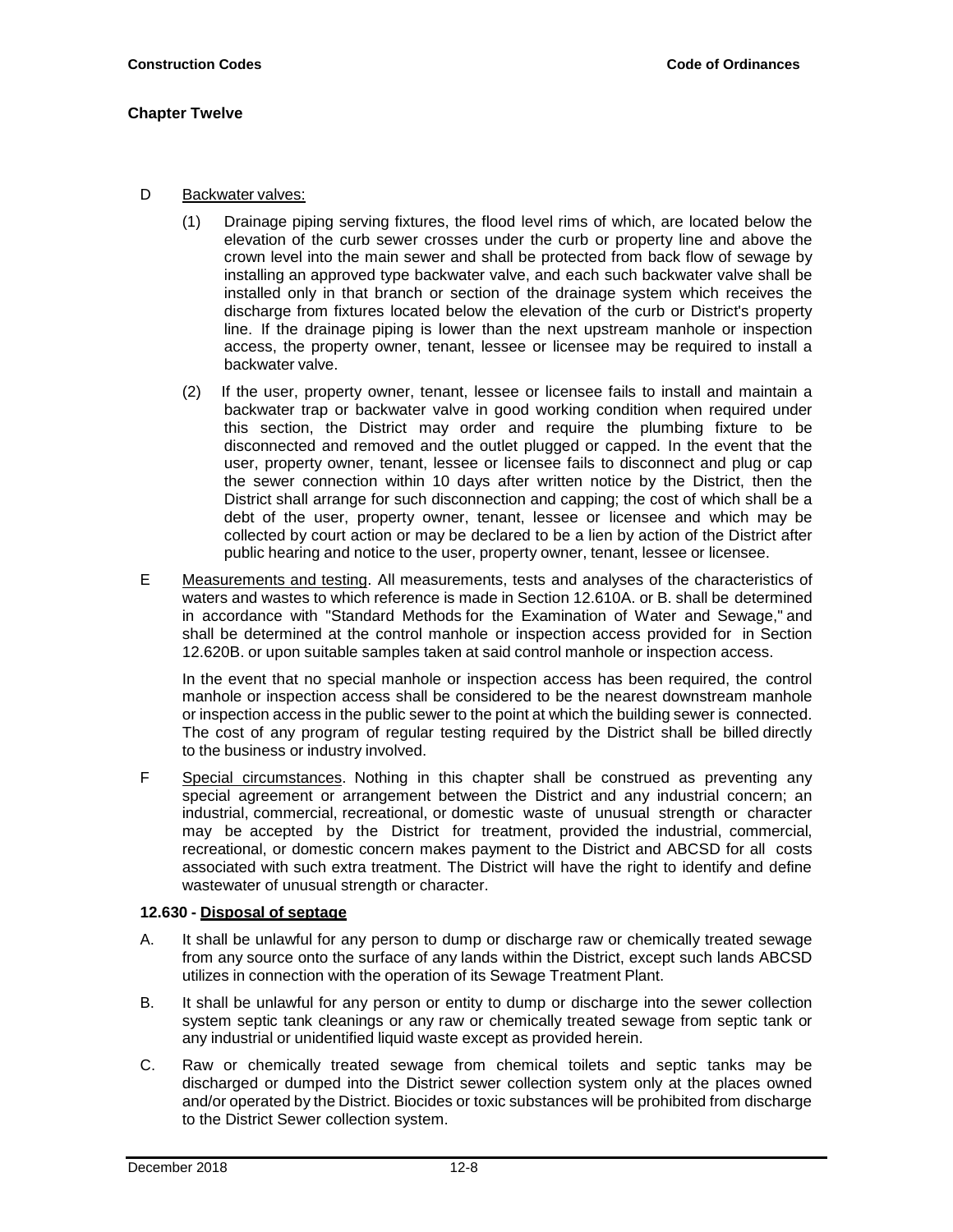D. Each person dumping or discharging raw or chemically treated sewage or cleanings from septic tanks into the facilities of the District shall obtain permission from the District and shall pay the appropriate fees established by the District.

## <span id="page-8-0"></span>**12.640 - Accidental discharges**

- A. Notification of discharge. Users shall notify the District immediately upon accidentally discharging wastes in violation of this chapter to enable measures be taken by the District and ABCSD to minimize damage to the community sewer, treatment facility, treatment processes and the receiving waters. This notification shall be followed, within 15 days of the date of occurrence, by a detailed written statement describing the causes of the accidental discharge and the measures being taken to prevent future occurrence. Such notification will not relieve users of liability for any expense, loss or damage to the sewer system, treatment plant or treatment process, or for any fines imposed on the District by any public entity on account thereof.
- B. Notices to Employees. In order for employees of users be informed of District requirements, users shall make available to their employees copies of this chapter and together with such other wastewater information and notices which may be furnished by the

District from time to time directed toward more effective water pollution control. A notice

shall be furnished and permanently posted on the user's bulletin board advising employees whom to call in case of an accidental discharge in violation of this chapter.

C. Preventive measures. Any direct or indirect connections or entry point for persistent or deleterious wastes to the user's plumbing or drainage system should be eliminated. Where such action is impractical or unreasonable, the user shall appropriately label such entry points to warn against discharge of such wastes in violation of this chapter.

## <span id="page-8-1"></span>**12.650 - Inspections**

- A. Authorized employees and representatives of the District, ABCSD and the Regional Water Quality Control Board bearing proper credentials and identification shall be permitted to enter all properties to inspect, observe, measure, sample and test in accordance with the provisions of this code. The District shall have the authority to inquire into any processes including metallurgical, chemical, oil refining, ceramic, paper, or other industries beyond that point having a direct bearing on the kind and source of discharge to the sewers or waterways or facilities for waste treatment.
- B. Authorized employees and representatives of the District, ABCSD and the Regional Water Quality Control Board bearing proper credentials and identification shall be permitted to enter all private properties through which the District holds a duly negotiated easement for the purposes of, but not limited to, inspection, observation, measurement, sampling, repair, and maintenance of any portion of the sewage works lying within the easement. All entry and subsequent work, if any, on said easement shall be done in full accordance with the terms of the duly negotiated easement pertaining to the private property involved. When requested by District, a user must submit information on the nature and characteristics of its wastewater within 15 days of the request.